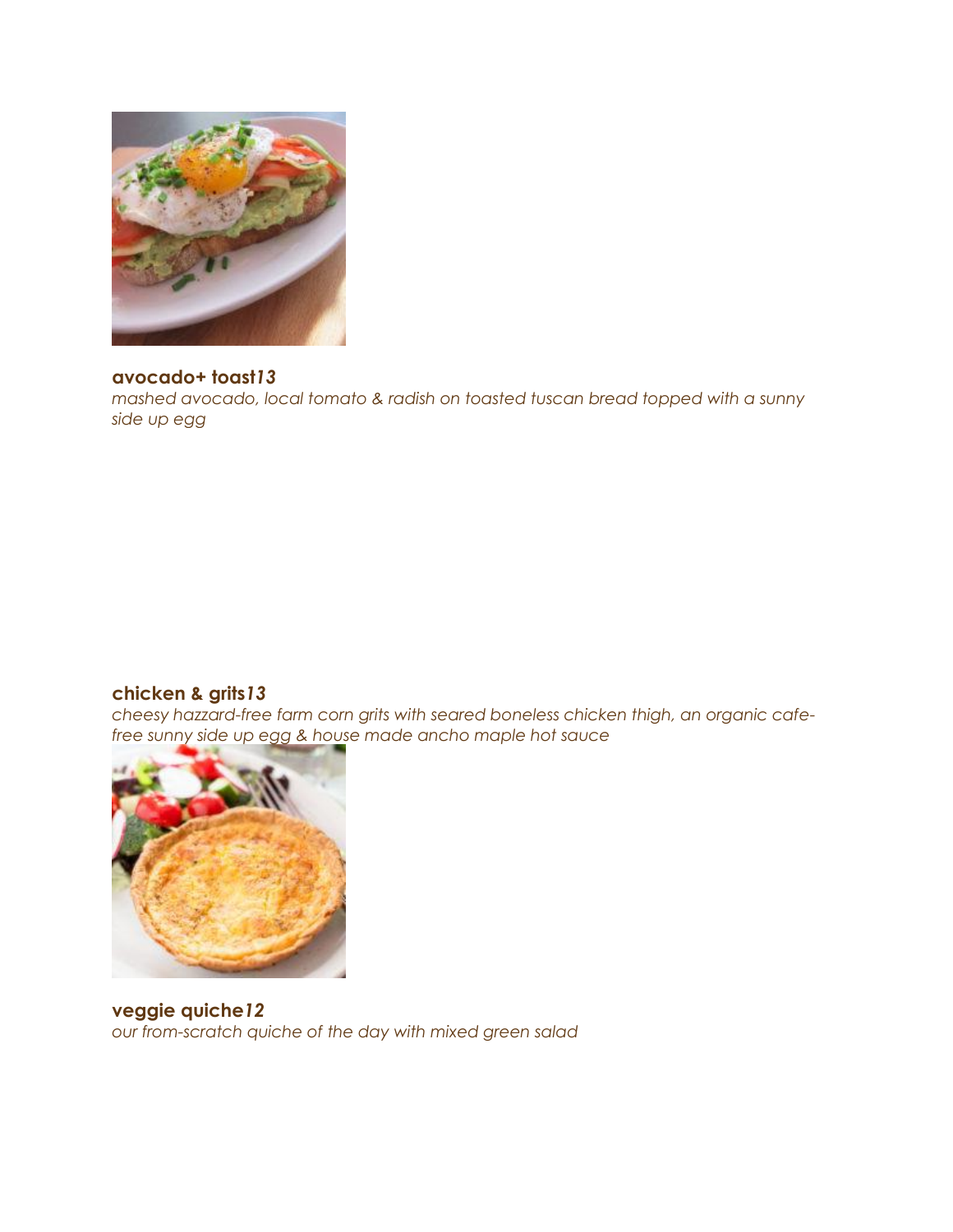

#### **the grown-up pop tart***9*

*filled with fruit preserves, mascarpone & vanilla walnuts, then grilled*



# **cupcake pancakes***11*

*our* **gluten-free** *[cupcake batter](https://southportgrocery.com/cafe/the-cupcake/) poured on the griddle, served with vanilla butter & local pure maple syrup -- solo ∙ 4*



# **bread pudding pancakes***12*

*pancakes made of gooey bread pudding topped with cinnamon-sugar butter & vanilla anglaise -- solo ∙ 5.5*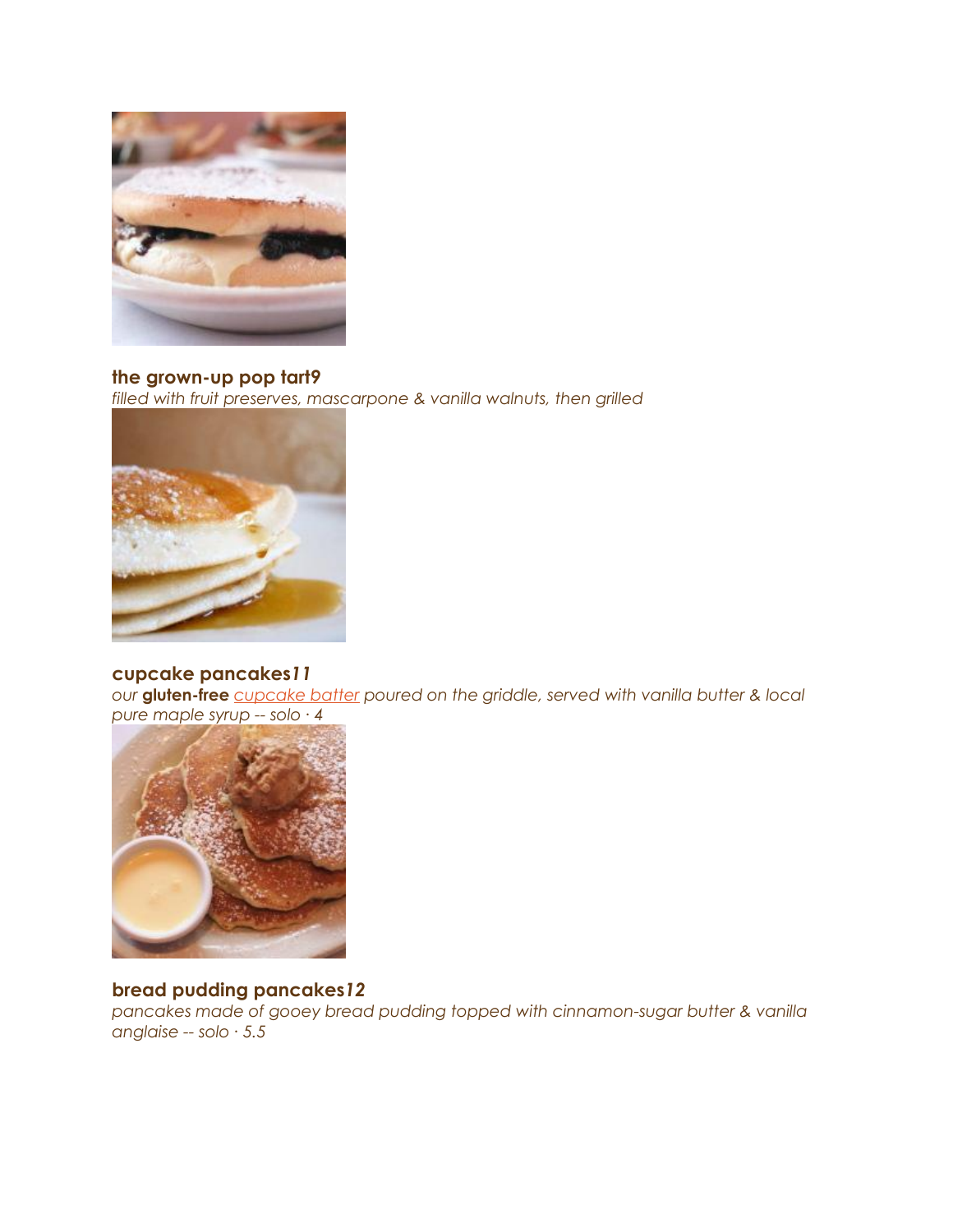

# **the breakfast sandwich***12*

*ginger-sage sausage, local butterkase, pepper jelly, arugula & fried organic cage free egg on our english muffin with a side of red potato mash*



# **grilled coffee cake***7*

*our cinnamon-walnut-sour cream coffee cake griddled with our house-made cream cheese*



# **roasted squash & bacon omelet***13*

roasted butternut squash, herb goat cheese & bacon with side of red potato mash, plus our *buttermilk biscuit & seasonal preserves*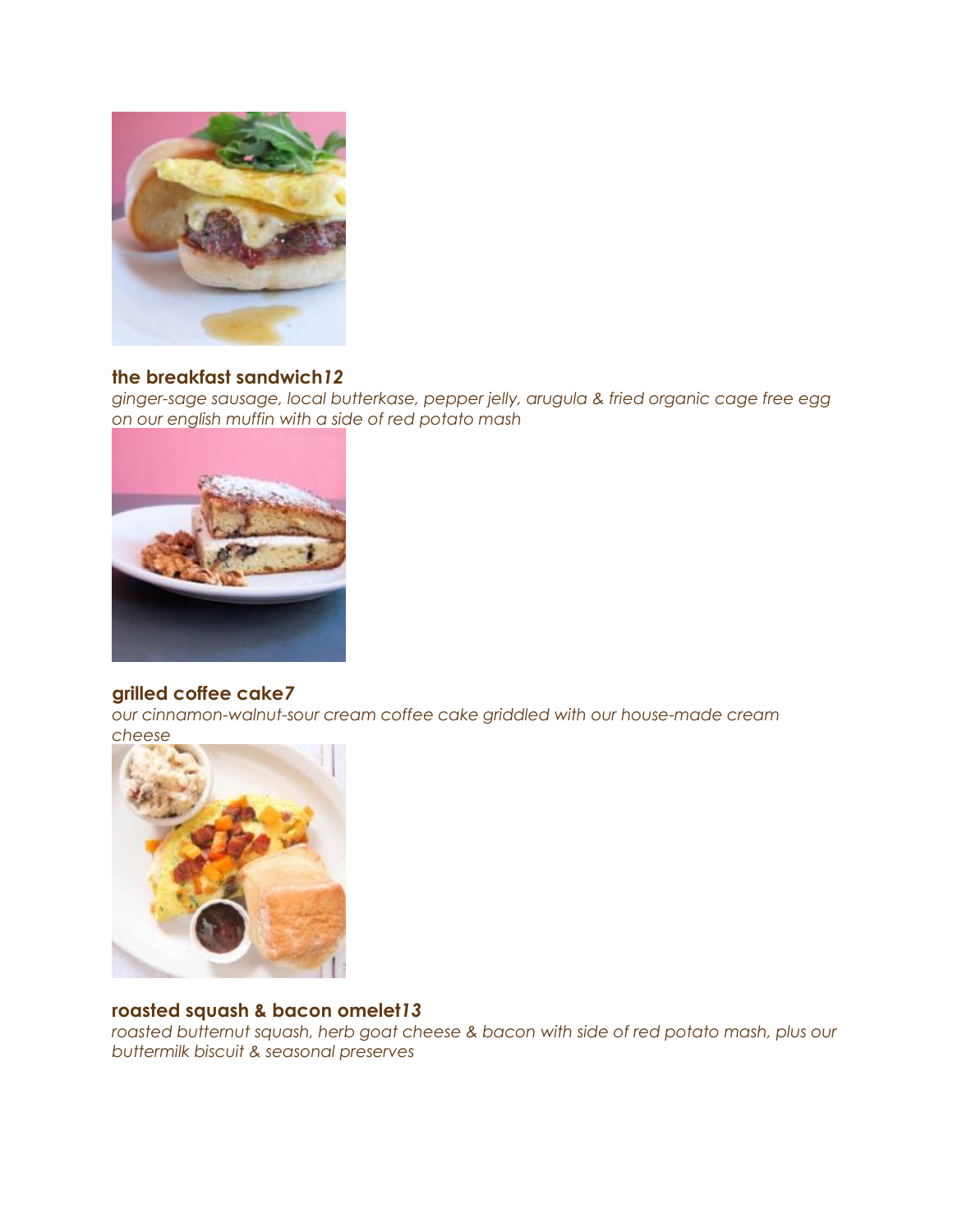

# **hash***12*

*roasted local potatoes, red onion, mushroom, peppers & red barn heritage white cheddar cheese, topped with two over easy organic cage-free eggs & scallion sour cream*



# **chorizo & eggs***13*

*scratch chorizo, organic cage-free scrambled eggs, corn relish, salsa verde, melina's tortilla chips, cilantro & red onion with queso fresco & scallion sour cream*



# **brisket & gravy***13*

*house-smoked brisket gravy on a house-made buttermilk biscuit topped with two sunny side up organic cage-free eggs on top -- tasting (without eggs) ∙ 6*